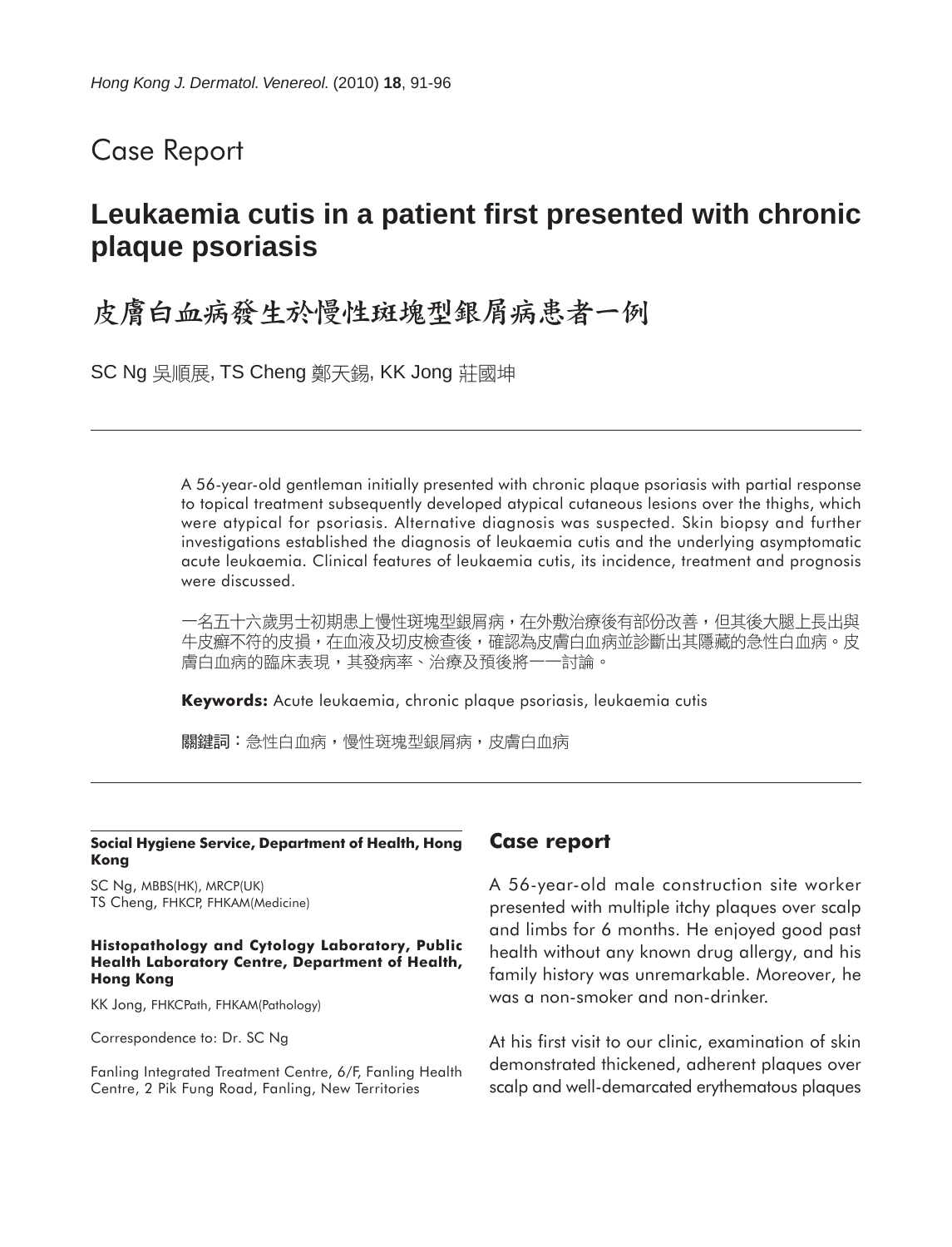over the back and lower limbs. There was no nail or joint abnormality. The overall clinical picture was suggestive of psoriasis, chronic plaque type, with 3% body surface area involvement. He was then prescribed aqueous cream, 5% cetirimide shampoo, elomet scalp application and combined synalar 0.025% cream with 2-4-2 ointment (salicylic acid 2%, coal tar solution 4% and precipitated sulphur 2%) as treatment.

Twelve weeks later, he was reviewed in our clinic for progress. He expressed some cutaneous improvement on the topical treatment. However, some non-specific cutaneous lesions (Figure 1) were noted over bilateral thighs, which were atypical for psoriasis.

In view of the atypical lesions, further clinical information was gathered. Patient denied any constitutional symptoms (e.g. fever, weight loss) and he enjoyed good health except for one episode of heat stroke at work. He had no travel, contact or trauma history before onset of the skin disease, and all his household members were well.

Skin biopsy and blood investigations were arranged to rule out differential diagnoses as listed below in Table 1.

|  |  | Table 1. Differential diagnoses |  |
|--|--|---------------------------------|--|
|--|--|---------------------------------|--|

| Inflammatory      | • Psoriasis<br>• Discoid eczema / Prurigo nodularis<br>• Arthropod bite reactions<br>· Vasculitis / Pityriasis lichenoides et<br>varioliformis acuta<br>• Subacute cutaneous lupus<br>erythematosus                     |  |
|-------------------|-------------------------------------------------------------------------------------------------------------------------------------------------------------------------------------------------------------------------|--|
|                   | • Sweet syndrome                                                                                                                                                                                                        |  |
| Infective         | • Folliculitis<br>• Deep fungal infection<br>• Atypical mycobacterial infection                                                                                                                                         |  |
| <b>Neoplastic</b> | • Adnexal tumour<br>• Cutaneous lymphoma, tumour stage<br>• Pseudolymphoma<br>$\bullet$ Leukaemia cutis<br>• Langerhans cell histiocytosis<br>• Xanthogranuloma<br>$\bullet$ Xanthoma<br>$\bullet$ Cutaneous metastasis |  |

Blood investigations revealed a marked anaemia (haemoglobin 7.7 g/dL) and neutropenia (WBC  $1.4 \times 10^9$ /L, neutrophil 0.1 x  $10^9$ /L) with 3% atypical mononuclear cells, and elevated erythrocyte sediment rate 69 mm/hr, while liver and renal function tests and antinuclear antibody were unremarkable.

Skin biopsy showed focal pseudoepitheliomatous hyperplasia and a cellular infiltrate throughout the dermis and subcutaneous tissue with perivascular and periadnexal accentuation (Figure 2). The



Figure 1. A 1 cm erythematous nodule with central umbilicated excoriation and a peripheral rim of hyperkeratosis with inner collarette scaling on the thigh of patient.



Figure 2. Low power view showing cellular infiltrate with periadnexal and perivascular accentuation, involving predominantly lower dermis and upper subcutis. The upper dermis is less involved and no epidermotropism is present.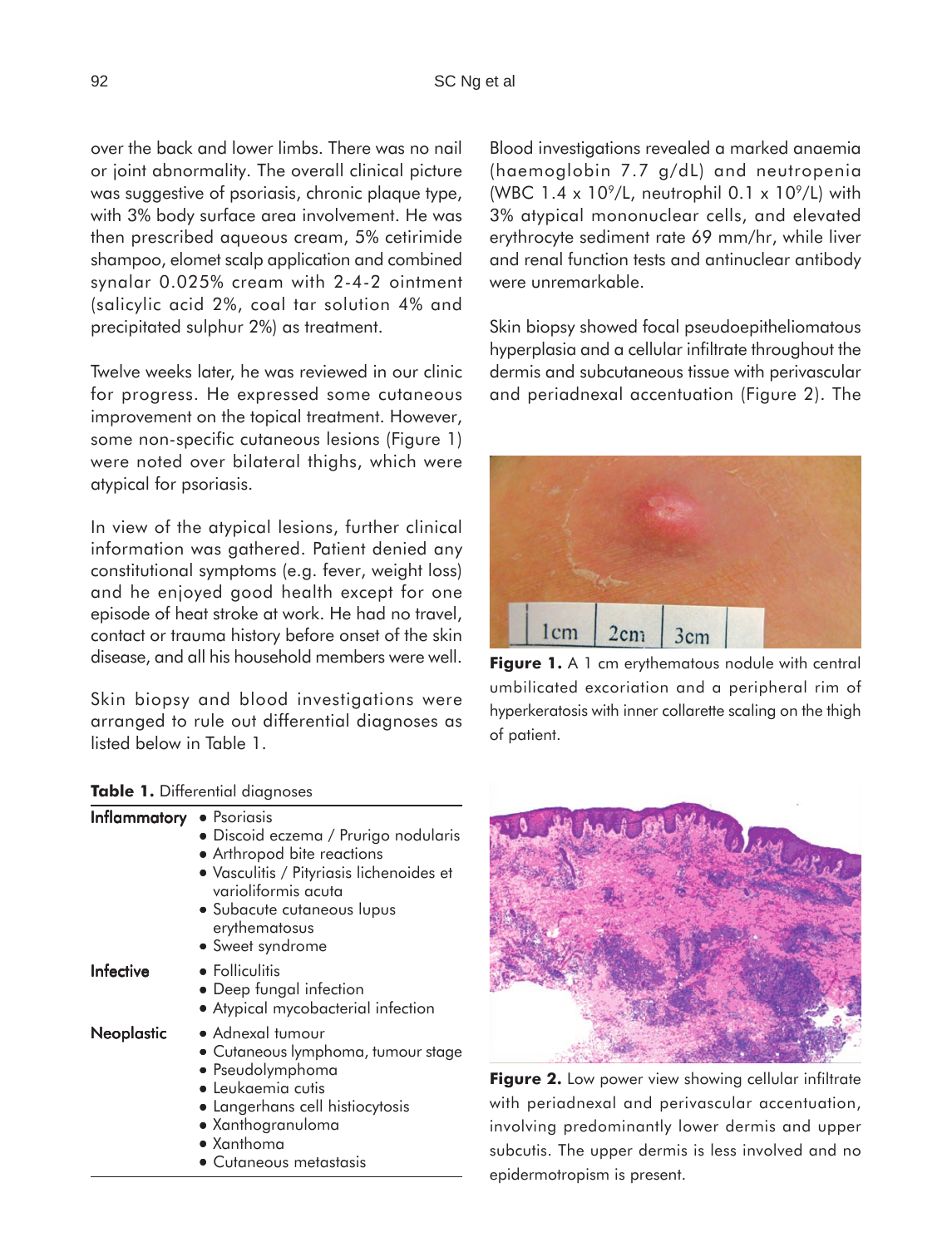#### Leukaemia cutis 93

cellular infiltrate was composed of large oval cells with occasional mitoses, some plasma cells and granulocytes (Figure 3). The large oval cells are atypical, with vesicular nuclei, prominent nucleoli, and small amount of amphophilic to mildly eosinophilic cytoplasm. Further



**Figure 3.** Higher power view shows that the infiltrate is composed of large atypical cells admixing with granulocytes. The atypical large cells are non-cohesive and possess irregular nuclei with prominent nucleoli. There is also appreciable amount of amphophilic cytoplasm. Mitosis is easily found in some areas (white arrow). The infiltrate is also rich in plasma cells in this field.

immunohistochemical study confirmed those large oval cells were positive for leucocytes common antigen (LCA) and myeloperoxidase (Figure 4), but negative for cytokeratin (MMF116), S100, CD30, CD3 and CD20. Moreover, the skin biopsy was negative for both fungal and acid fast bacilli smear and culture. Overall, histological and immunohistochemical features are consistent with myeloid leukaemic infiltration.

He was admitted for inpatient care for the marked anemia and neutropenia before the skin biopsy result was available. Bone marrow examination was performed and acute erythroid leukaemia (acute myeloid leukaemia (AML), M6) was found. The skin biopsy and clinical findings confirmed the diagnosis of leukaemia cutis.

Induction chemotherapy (Daunorubicin and Ara-C 3+7 regimen) was started after the diagnosis of AML and blood transfusion was also given. Unfortunately, the patient had rapid deterioration with multiple complications including sepsis, disseminated intravascular coagulation, forefoot gangrene and multi-organ failure, and succumbed within two months of establishing the diagnosis of AML despite intensive care.



**Figure 4.** (a) The tumour cells are diffusely leucocytes common antigen positive, and (b) a small proportion of the large cells are positive for myeloperoxidase.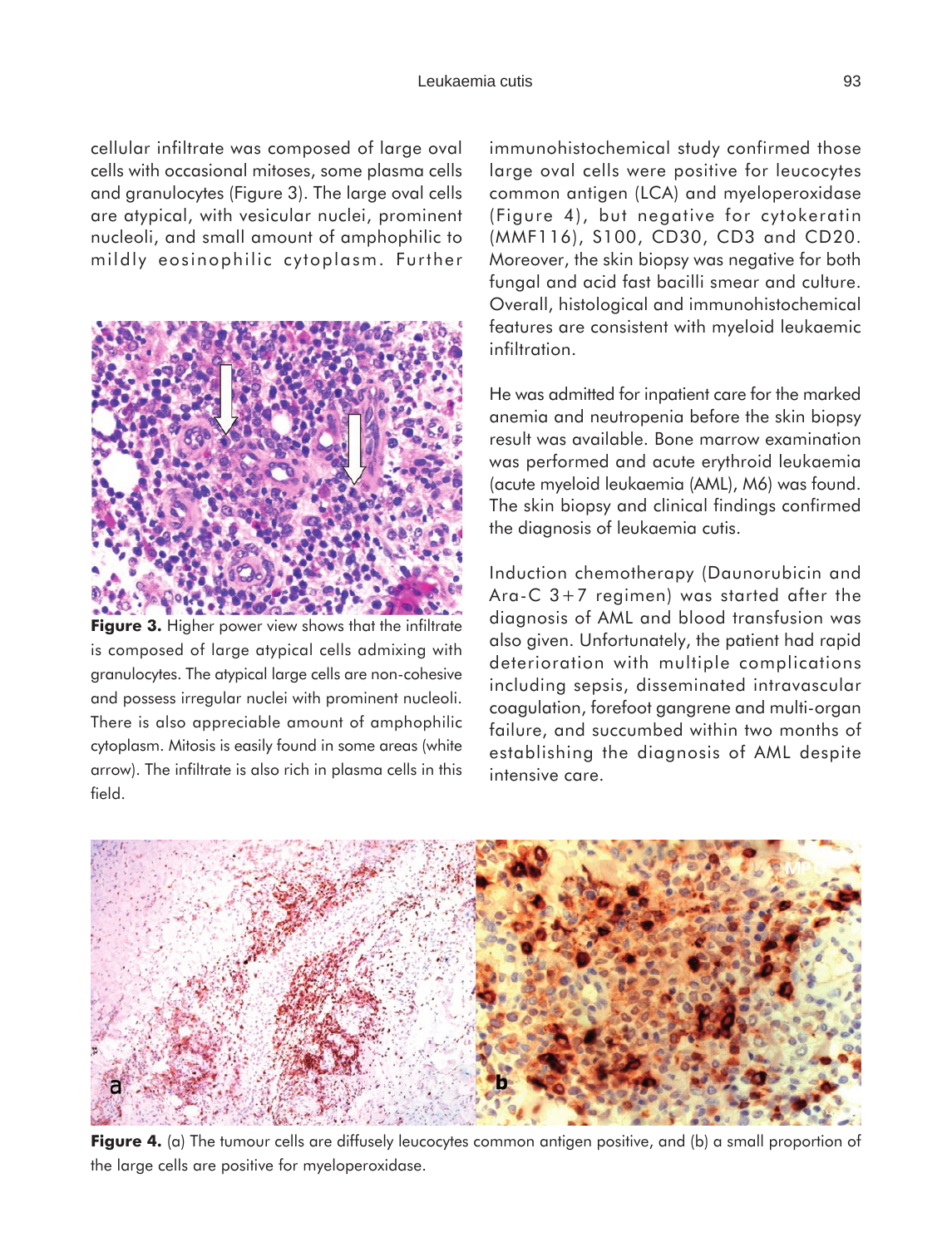### **Discussion**

Leukaemia cutis is a rare cutaneous eruption that may be difficult to diagnose and is usually associated with a poor prognosis. It is defined as 'the infiltration of neoplastic leukocytes or their precursors into the epidermis, the dermis, or the subcutis, resulting in clinically identifiable cutaneous lesions'.1

Apart from leukaemia cutis, there are other cutaneous manifestations of leukaemia as well, which can be categorized into 'disease-related' versus 'treatment-related' (Table 2).<sup>2-4</sup>

The typical lesions of leukaemia cutis are red-brown to violaceous, or plum papules and nodules, while indurated or haemorrhagic plaques, perifollicular acneiform papules, macules, ulcers, bullae,<sup>5</sup> and palpable purpura are less frequently seen. From previous case reports, other unusual manifestations of leukaemia cutis may also mimic stasis dermatitis,<sup>6</sup> erythema nodosum, erythema annulare centrifugum, pyoderma gangrenosum, urticaria, urticaria pigmentosum, guttate psoriasis, chronic paronychia, and macular erythema. The trunk and the lateral surface of the extremities are the sites of predilection for myeloid leukaemia, while face is more commonly involved in the lymphocytic leukaemia.<sup>5</sup>

For our patient presented in this case report, it is hard to conclude whether he had leukaemia cutis together with psoriasis, or leukaemia cutis presented initially as psoriasiform dermatitis before developing the non-specific lesions. Skin biopsy had only been performed on the non-specific lesion but not the psoriasiform plaques.

Though the lesions of leukaemia cutis were noticed first and led to the diagnosis of AML in this patient, his cutaneous disease could not be categorized as 'aleukaemic leukaemia cutis' or 'aleukaemia cutis' since the diagnosis of acute erythroid leukaemia was made very soon after the diagnosis of leukaemia cutis. Aleukaemic leukaemia cutis or aleukaemia cutis is defined as 'the presence of extra-medullary leukaemic cell infiltration in the absence of blood or bone marrow involvement before or within 1 month of diagnosis'. According to the literature, up to 7% of patients with leukaemia cutis have solely localised disease at presentation regarded as aleukaemic leukaemia cutis. On the other hand, leukaemia cutis may rarely signify or herald disease progression in a subset of patients with myelodysplastic syndrome to acute myelogenous leukaemia.<sup>6</sup>

| Disease-related:                                                                                     | <b>Treatment-related:</b>                                                                                           |
|------------------------------------------------------------------------------------------------------|---------------------------------------------------------------------------------------------------------------------|
| • Purpura and ecchymoses<br>· Gingival hypertrophy (acute monocytic and<br>myelomonocytic leukaemia) | • Adverse drug reactions including alopecia, stomatitis<br>and some specific patterns secondary to<br>chemotherapy: |
| • Leukaemic vasculitis                                                                               | Acral erythema (hand-foot syndrome)                                                                                 |
| • Opportunistic infections (particularly fungal and viral)                                           | Neutrophilic eccrine hidradenitis                                                                                   |
| · Intraepidermal vesicular eruptions mimicking                                                       | Cutaneous eruptions of lymphocyte recovery                                                                          |
| transient acantholytic dermatosis (Grover's disease)                                                 | • Opportunistic infections (particularly fungal and viral)                                                          |
| and Hailey-Hailey disease<br>• Reactive inflammatory process                                         | • Acute or chronic graft-versus-host disease                                                                        |
| • Acute leukocytoclastic vasculitis                                                                  |                                                                                                                     |

**Table 2.** Cutaneous manifestations of leukaemia

• Pyoderma gangrenosum

• Sweet's disease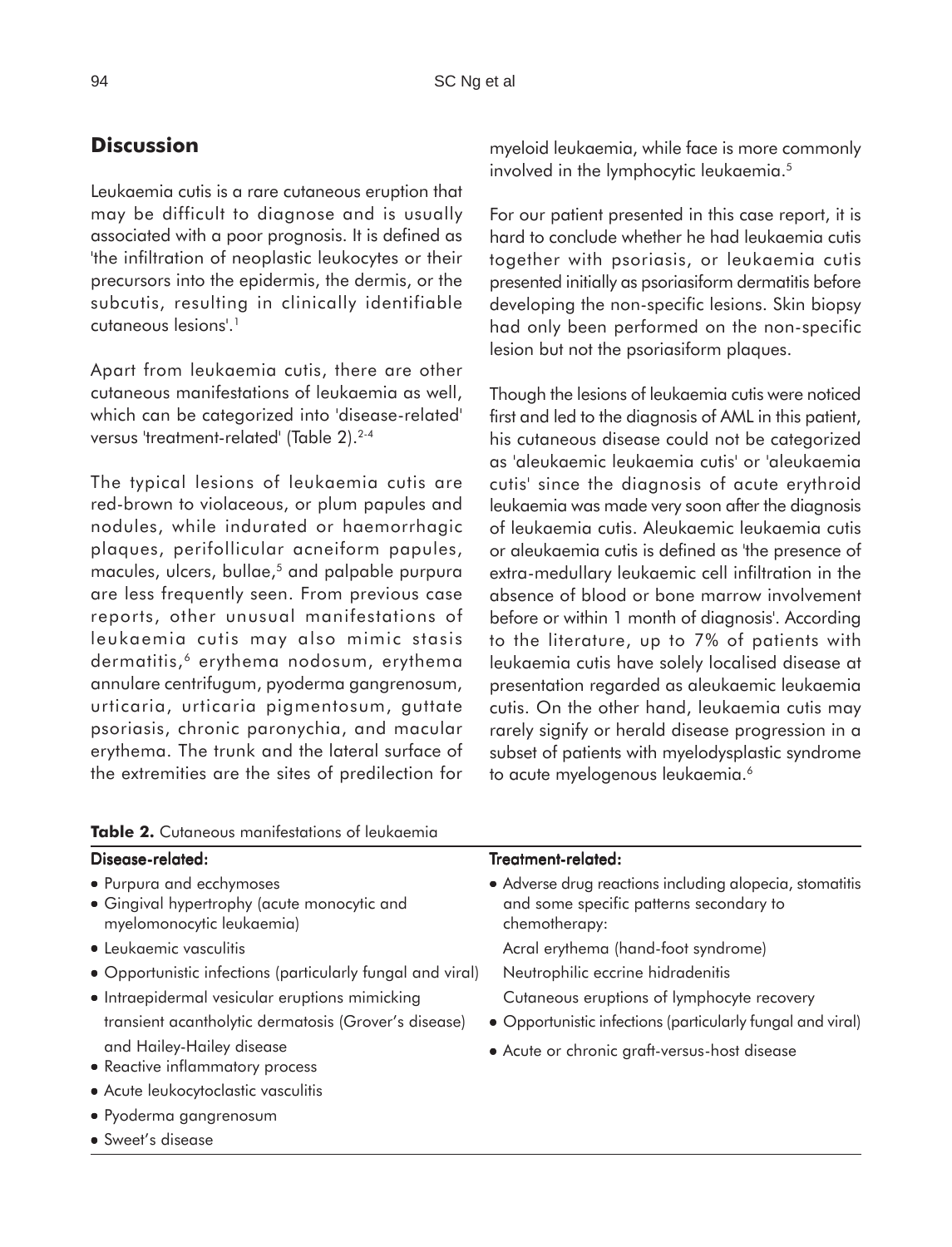Chronic benzene exposure is one of the wellknown risk factors for leukaemia. This patient might have the potential risk of chronic benzene exposure through inhalation of vapour from benzene-containing products such as glues, paints or detergents at work.

Leukaemia cutis is associated with all types of leukaemia and has disproportionately high incidence in adult T-cell leukaemia (Table 3). The French-American-British classification divides AML into 8 main subtypes M0 to M7, based on the morphology and the state of differentiation of the leukaemic cells. Acute myelomonocytic leukaemia (AML-M4) and acute monocytic leukaemia (AML-M5) have the highest rates of skin involvement among all the subtypes and these rates are reported to be as high as 30%.

In leukaemia cutis, the histopathologic findings often show a diffuse monomorphous infiltration of leukaemic cells in the dermis and subcutis, with prominent single arraying of neoplastic cells between collagen bundles. Extensive involvement and distortion of skin appendages and vessels are characteristic as well. One cannot rely on skin biopsy findings alone to determine the type of leukaemia, which has to be confirmed by the more reliable cytochemical and cytomorphologic studies of bone marrow and peripheral blood smear.<sup>7,8</sup>

Several studies have demonstrated that, in the presence of leukaemia cutis, the disease course of AML or chronic myelogenous leukaemia (CML) would be aggressive and the length of survival would be short as demonstrated in our case. Kaddu et al showed an average survival time to be 7.5 months in AML and 9.4 months in CML.<sup>7</sup> Another study by Baer et al revealed that of 18 patients with leukaemia cutis in AML, 90% had other sites of extramedullary involvement, including meningeal involvement in 6 patients.<sup>9</sup> In a smaller case series by Shaikh et al, all 5 patients with AML had a median survival of only 12.5 weeks after they were diagnosed to have leukaemia cutis.10 Skin infiltration in chronic lymphocytic leukaemia (CLL) is relatively rare. A case series of 42 patients with leukaemia cutis reported by Su et al showed that the longest survival was found in the group of CLL with a mean survival of 16 months among these 16 patients. A literature review from 1965-2001 reported an overall survival rate of 6% at 2 years in AML patients with leukaemia cutis compared with 30% in those without leukaemia cutis.<sup>1,8</sup>

Treatment for leukaemia cutis is directed at eradicating the leukaemic clone by using systemic chemotherapy, and the treatment regimen is determined by the subtype of leukaemia and the patient's tolerance. Under certain circumstances, such as resistant or recurrent skin disease, local treatment in the form of electron beam therapy may be used.

In conclusion, leukaemia cutis is a rare cutaneous disease which can be associated with any type of leukaemia and is regarded as a poor prognostic

| Type of leukaemia                   | Incidence in the                       | Percentage of patients with |  |
|-------------------------------------|----------------------------------------|-----------------------------|--|
|                                     | <b>United States</b>                   | leukaemia cutis (%)         |  |
| Acute myeloid leukaemia (AML)       | 2.5 cases per 100,000 population       | 13                          |  |
| Acute lymphocytic leukaemia (ALL)   | 1.3 cases per 100,000 population       | 3                           |  |
| Chronic myelogenous leukaemia (CML) | 1-2 cases per 100,000 population       | $2 - 8$                     |  |
| Chronic lymphocytic leukaemia (CLL) | 2.3 cases per 100,000 population       | 8                           |  |
| Hairy cell leukaemia                | 0.6-2.9 cases per 1,000,000 population | 8                           |  |
| Adult T-cell leukaemia              | Extremely low                          | 40-70                       |  |

**Table 3.** Incidence of leukaemia cutis in various leukaemia in the United States [adopted from reference 1]